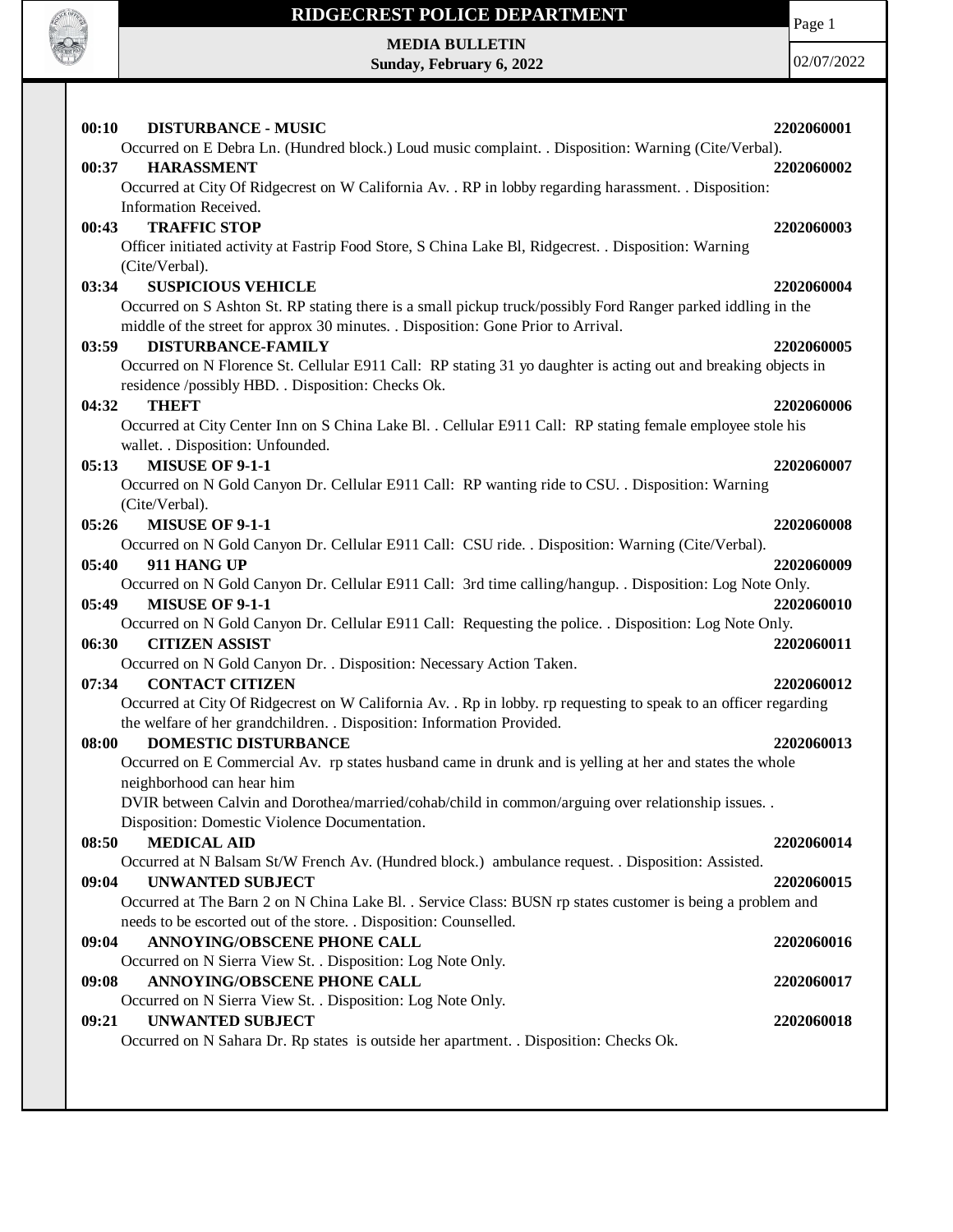

## **RIDGECREST POLICE DEPARTMENT**

Page 2

**MEDIA BULLETIN Sunday, February 6, 2022**

| 09:34<br><b>MEDICAL AID</b>                                                                                                | 2202060019 |
|----------------------------------------------------------------------------------------------------------------------------|------------|
| Occurred at Desert Christian Center on E Bataan Av. . fall victim. . Disposition: Referred To Other Agency.                |            |
| <b>FOLLOW UP</b><br>09:36                                                                                                  | 2202060020 |
| Officer initiated activity at N Alvord St, Ridgecrest. . Disposition: Follow Up Completed.                                 |            |
| <b>MEDICAL AID</b><br>10:44                                                                                                | 2202060021 |
| Occurred on E Commercial Av. fall victim. . Disposition: Referred To Other Agency.                                         |            |
| <b>INFORMATION</b><br>11:06                                                                                                | 2202060022 |
| Occurred at S College Heights Bl/W Javis Av. Anon rp states there has been suspicious activity in college                  |            |
| heights area. rp states there has been a van in the college heights area and also at the parks. rp feels that the          |            |
| subj is suspicious. rp states the van has no windows and it is an older white ford econoline van. rp just                  |            |
| wanting log note at this time. . Disposition: Information Received.                                                        |            |
| <b>DOMESTIC DISTURBANCE</b><br>11:21                                                                                       | 2202060023 |
| Occurred at Skate Park on E French Av. . RP states a male subject was just hitting a female. RP states male is             |            |
| wearing gray long sleeve shirt, unk color pants. RP states the female is wearing white shirt, and pink shoes on.           |            |
| RP states the female is standing on the curb. . Disposition: Duplicate Call Entered.                                       |            |
| <b>SUSPICIOUS CIRCUMSTANCES</b><br>11:21                                                                                   | 2202060024 |
| Occurred at Skate Park on E French Av. . rp states male subj tall skinny wht/tried to put a 12 or 13 yo girl in            |            |
| brown veh. rp states female did not want to go into veh. . Disposition: Counselled.                                        |            |
| <b>ABANDONED VEHICLE</b><br>11:41                                                                                          | 2202060025 |
| Occurred at S China Lake/Catlina Ln. . Disposition: Referred To Other Agency.                                              |            |
| 911 WIRELESS CALL<br>11:42                                                                                                 | 2202060026 |
| Occurred at City Of Ridgecrest on W California Av. . elderly woman states everything is ok. . Disposition:                 |            |
| Necessary Action Taken.                                                                                                    |            |
| 11:48<br>PEDESTRIAN CHECK                                                                                                  | 2202060027 |
| Officer initiated activity at Travelodge, S China Lake Bl, Ridgecrest. . Disposition: Checks Ok.                           |            |
| <b>TRAFFIC STOP</b><br>12:10                                                                                               | 2202060028 |
| Officer initiated activity at N China Lake Bl, Ridgecrest. (Hundred block.). . Disposition: Warning (Cite/Verbal).         |            |
| <b>TRAFFIC STOP</b><br>12:30                                                                                               | 2202060029 |
| Officer initiated activity at S Downs St, Ridgecrest. (Hundred block.). . Disposition: Citation.<br>911 WIRELESS CALL      |            |
| 13:46                                                                                                                      | 2202060030 |
| Occurred at City Of Ridgecrest on W California Av. . abandoned line//unable to call back. . Disposition: Log<br>Note Only. |            |
| 911 HANG UP<br>13:47                                                                                                       | 2202060031 |
| Occurred at City Of Ridgecrest on W California Av. . Hang up//yelling heard in background before hang                      |            |
| up//unable to call back or get a ping due to 911 prefix. . Disposition: Log Note Only.                                     |            |
| 14:09<br><b>DECEASED PERSON</b>                                                                                            | 2202060032 |
| Occurred at Econo Lodge on W Inyokern Rd. . Ambulance request. . Disposition: Report Taken.                                |            |
| 14:36<br>DRIVING UNDER THE INFLUENCE                                                                                       | 2202060033 |
| Occurred at Home Depot on N China Lake Bl. . Rp states subj drove into parking lot in a hunter green jeep that             |            |
| is parked outside the garden center with a beer in his hand. rp states she walked over to the jeep when he went            |            |
| into the store and she saw 2 beers in the cup holders. . Disposition: Unable To Locate.                                    |            |
| <b>HARASSMENT</b><br>14:44                                                                                                 | 2202060034 |
| Occurred at China Lake Trailer Park on W Moyer Av. . rp states ex bf keeps driving up and down her street                  |            |
| taunting her. rp states he is in a tan chevy malibu. . Disposition: Checks Ok.                                             |            |
| DOMESTIC DISTURBANCE<br>15:09                                                                                              | 2202060035 |
| Occurred on S Norma St. Male/female                                                                                        |            |
| DVIR between Harley Blum and Jessica Morse/former dating/non cohab/arguing over relationship issues. .                     |            |
| Disposition: Domestic Violence Documentation.                                                                              |            |
|                                                                                                                            |            |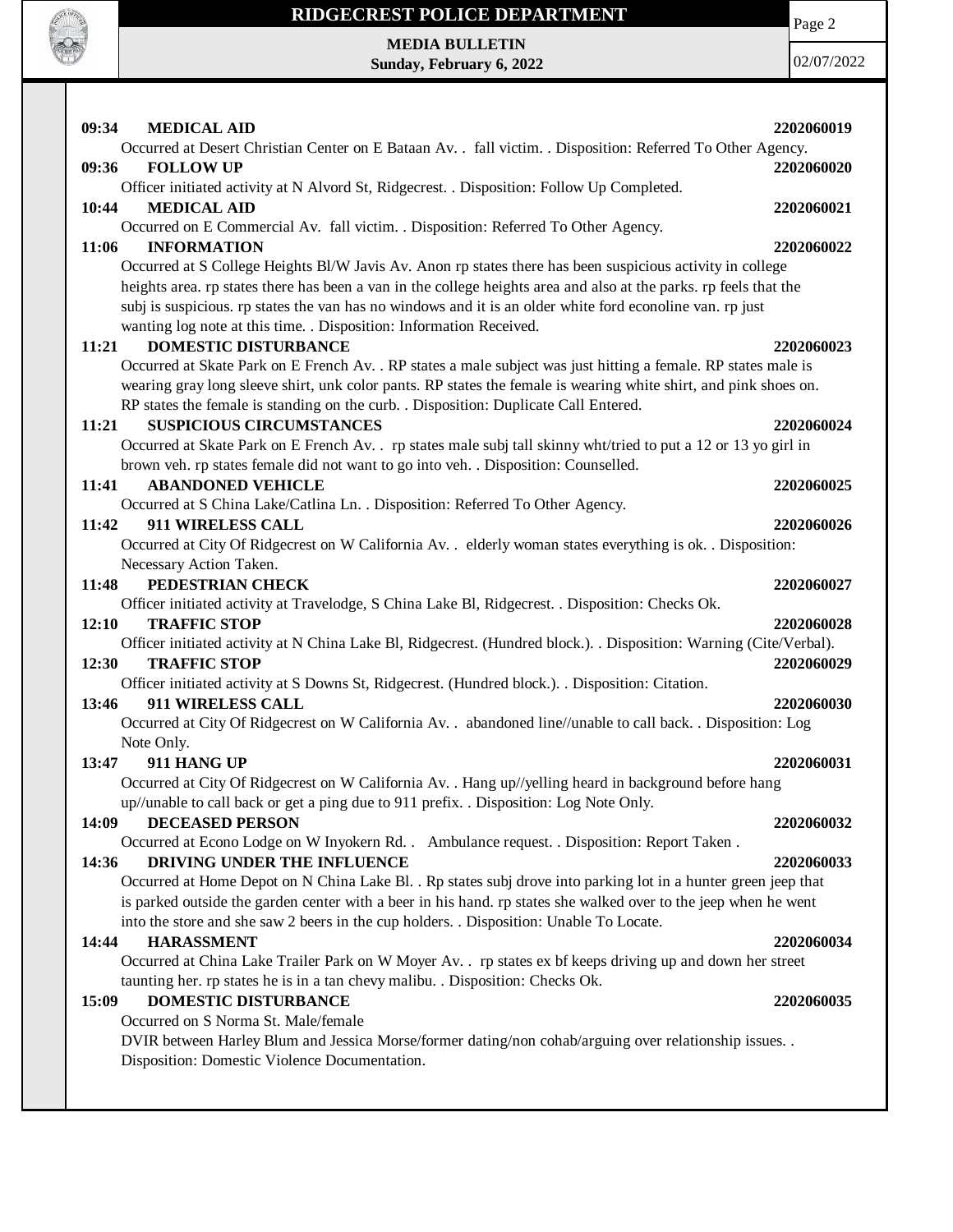

## **RIDGECREST POLICE DEPARTMENT**

Page 3

**MEDIA BULLETIN Sunday, February 6, 2022**

| 15:55<br><b>WARRANT ARREST</b>                                                                                                                                 | 2202060036 |
|----------------------------------------------------------------------------------------------------------------------------------------------------------------|------------|
| Officer initiated activity at Jack In The Box #3314, S China Lake Bl, Ridgecrest. SA/Blumberg, Jeffery 01/03/57<br>WNO/RM054382A/\$8k/HS 11350(A); HS 11377(A) |            |
| WNO/RM055299A/\$1k/HS 11364                                                                                                                                    |            |
| WNO/RM055285A/\$5k/HS 11377(A)                                                                                                                                 |            |
| cited/rel'd. . Disposition: Arrest Made.                                                                                                                       |            |
| <b>MEDICAL AID</b><br>16:22                                                                                                                                    | 2202060037 |
| Occurred on S Sunland St. Service Class: VOIP ambulance request. . Disposition: Referred To Other Agency.                                                      |            |
| 16:27<br><b>MEDICAL AID</b>                                                                                                                                    | 2202060038 |
| Occurred on S Sunset St. ambulance request. . Disposition: Report Taken.                                                                                       |            |
| 16:38<br><b>CONTACT CITIZEN</b>                                                                                                                                | 2202060039 |
| Occurred at City Of Ridgecrest on W California Av. . Call rp. rp states he is trying to buy a car and would like to                                            |            |
| know if it is stolen or not. . Disposition: Information Provided.                                                                                              |            |
| <b>FOUND PROPERTY</b><br>17:10                                                                                                                                 | 2202060040 |
| Occurred at City Of Ridgecrest on W California Av. . Found at the tennis courts. . Disposition: Information                                                    |            |
| Received.                                                                                                                                                      |            |
| 17:41<br><b>DISTURBANCE FIGHT</b>                                                                                                                              | 2202060041 |
| Occurred at Skate Park on E French Av. . 10-15 juvs fighting. . Disposition: Checks Ok.                                                                        |            |
| 911 WIRELESS CALL<br>17:52                                                                                                                                     | 2202060042 |
| Occurred at City Of Ridgecrest on W California Av. . misdial. . Disposition: Log Note Only.                                                                    |            |
| 17:55<br><b>ACO CALL</b>                                                                                                                                       | 2202060043 |
| Occurred on N Alvord St. Report of dog wrapped around pole. . Disposition: Animal Control Handled.                                                             |            |
| <b>INFORMATION</b><br>18:10                                                                                                                                    | 2202060044 |
| Occurred on N Sierra View St. . Disposition: Log Note Only.                                                                                                    |            |
| <b>CONTACT CITIZEN</b><br>18:12                                                                                                                                | 2202060045 |
| Occurred at City Of Ridgecrest on W California Av. . 10-21 regarding inc #2112250035. . Disposition:                                                           |            |
| Information Received.                                                                                                                                          |            |
| AUDIBLE ALARM/RP OTHER THAN ALARM CO<br>18:13                                                                                                                  | 2202060046 |
| Occurred on W Perdew Av. Cellular E911 Call: Carbon Monoxide alarm. . Disposition: Referred To Other                                                           |            |
| Agency.                                                                                                                                                        |            |
| <b>ACO CALL</b><br>18:25                                                                                                                                       | 2202060047 |
| Occurred on S McCall St. Cellular E911 Call: UNK circs/RP at 1613 reports hearing screaming and dogs                                                           |            |
| barking/believes a pet is attacking family. . Disposition: Animal Control Handled.                                                                             |            |
| <b>ACO CALL</b><br>18:43                                                                                                                                       | 2202060048 |
| Officer initiated activity at W Church Av, Ridgecrest. (Hundred block.). . Disposition: Checks Ok.                                                             |            |
| <b>SUSPICIOUS CIRCUMSTANCES</b><br>19:00                                                                                                                       | 2202060049 |
| Occurred on W Iowa Av. Cellular E911 Call: RP stating WFA blonde ringing doorbell asking for help. .                                                           |            |
| Disposition: Checks Ok.                                                                                                                                        |            |
| <b>DISTURBANCE - SUBJECT</b><br>19:43                                                                                                                          | 2202060050 |
| Occurred at Dollar Tree Stores on N China Lake Bl. . RP stating there is a belligerent sub inside store 415 with                                               |            |
| RP. . Disposition: Gone Prior to Arrival.                                                                                                                      |            |
| 19:51<br><b>INFORMATION</b>                                                                                                                                    | 2202060051 |
| Occurred on N Norma St. . Disposition: Log Note Only.                                                                                                          |            |
| <b>MISUSE OF 9-1-1</b><br>20:26                                                                                                                                | 2202060052 |
| Occurred on N Gold Canyon Dr. Cellular E911 Call: CSU ride request. . Disposition: Log Note Only.<br><b>INFORMATION</b>                                        |            |
| 20:53                                                                                                                                                          | 2202060053 |
| Occurred on N Sierra View St. . Disposition: Log Note Only.                                                                                                    |            |
|                                                                                                                                                                |            |
|                                                                                                                                                                |            |